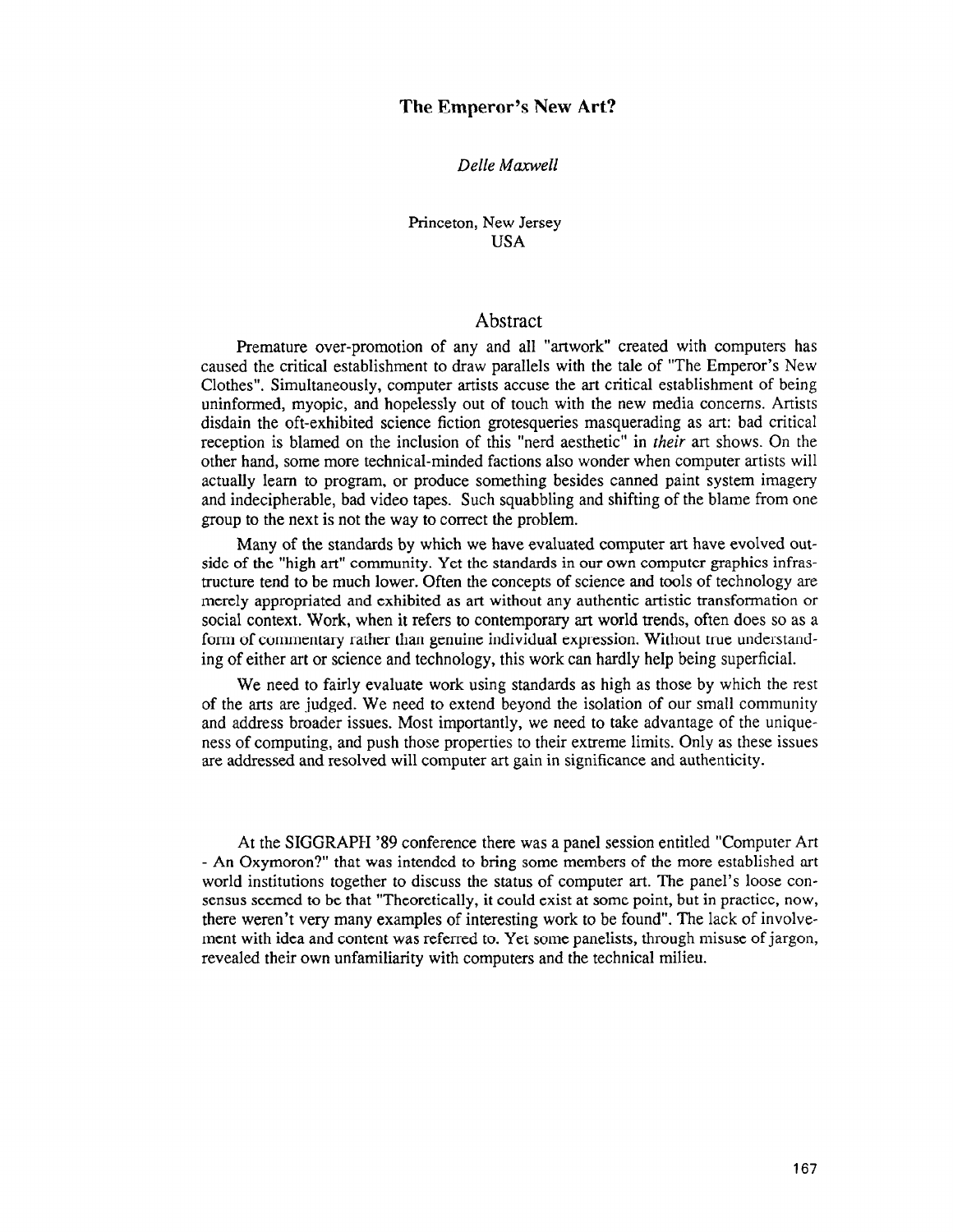With each question asked after the session, the gap in understanding widened further. Audience members confused technical issues for content; some people seemed to think that the current state of hardware and software was too primitive for real art to emerge - yet. Others used the terminology of the marketplace in prognosticating the future: meaningless phrases such as "narrowing the gap between imagination and reality" were in abundance. It was also implied that many artists' work is bound by the limitations of the prepackaged software. How can artists do much with this tool without an in-depth exploration of its language? Why do they rerender the works of other 19th and 20th century artists? A computer artist wondered what it would take to have his photo realistic work recognized as art, and that he would have work ready and available for review in the fall. None of the panelists offered their services. There was a general feeling of dissatisfaction after the session: artists felt that their questions were left unaddressed and that they were being written off as insignificant. Panel members had seemed unable or unwilling or embarassed to articulate specifically just why computer art was falling short of expectation. The two factions seemed to exist in parallel worlds, unable to pass through an invisible though palpable barrier. Has the computer art establishment woven, promoted, and cloaked itself in some miraculous cloth - a cloak of legitimacy? Are the critics who are unable to see it unfit for their jobs, as those citizens in Andersen's fairly tale, or are they like the child who declares that the Emperor is, indeed, naked?

Unfortunately, this is not an uncommon occurence. Every year, visitors to computer art exhibits and animation shows voice their disappointment. Every year, the high hopes and promises we have for the technology in an artistic context fail to materialize. These aren't just the grumblings of the Philistine masses: artists, enthusiasts, and engineers alike join in mututal complaint. Yet we hold a common belief that there really is something different in using computers in the visual arts. "Radically different", "revolutionary potential", "unique requirements", " transformation of space and time", and "novel medium" are the types of descriptions found in articles on computer art. Is this just the hyperbole of the marketplace?

What went wrong? Can computer art become a legitimate, significant member of the art world, and be respected also for its technical achievement? When can we expect this to come about?

- <sup>0</sup>When we can fairly evaluate work using standards as high as those by which the rest of the arts are judged
- When "How did you do it?" is not the only appropriate question to ask
- When computer art stops imitating other art styles, and artists show a greater commitment to learning the language of computing

#### The Ghetto

The mainstream "high" art world early on dismissed computer art as a peculiar hybrid, a carnival novelty like "spin art" or orchestrated laser shows. Still convinced of the fundamental differences and revolutionary possibilitites of computer art, rejected artists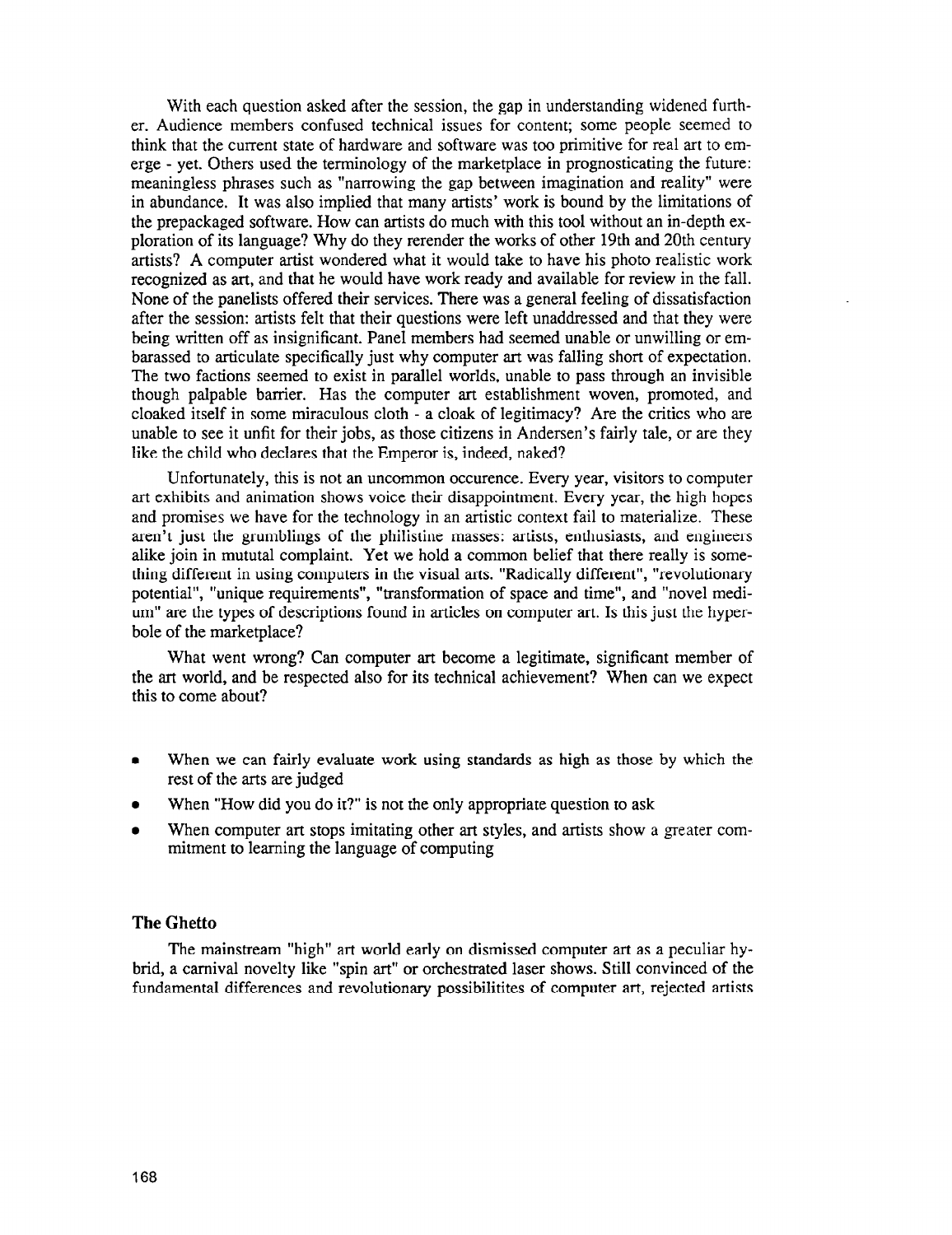and engineer-artists created their own forum for theory, criticism, and exhibition of work. This forum has evolved into a community of organizations which have their own infrastructures; heros, critics, prophets, historians, public relations, conferences, awards and publications. Of course, vanguard art has always had to battle recalcitrant critics and a sometimes hostile public. This new art probably *does* need critics and criticism with a new viewpoint. But eventual recognition of the new work is assured only if the altemative work and infrastmcture are equal in quality to that being challenged.

Our situation is not unlike that of science fiction writing vis-a-vis the world of literature. The Polish author Stanislaw Lem has made many astute observations worth presenting here for comparison [l]. He classifies the world of the literary arts into two general groups: The "Lower Realm", as exemplified by crime fiction, erotica-romance novels, science fiction, and the like: better known in the U.S. as "trashy books". The "Upper Realm" is characterized by the philosphers, novelists, and poets generally acknowledged to be worthy of distinction: Joyce, Sartre, Bellow, Sarrault, and so on. In this "Lower Realm", science fiction exists as a "socio-culturally isolated realm" of work, a ghetto of sorts. Its publications, conferences, and exhibits exist as "junior versions" separate from those in the mainstream. Rarely does any cross-fertilization with mainstream literature take place. Writers from what he calls the Upper Realm occasionally make excursions into genres such as science fiction or crime fiction, yet still retain their reputations as respected writers. They have already made their reputations in the cultural mainstream and are allowed such occasional lapses. (Although, it must be said that Doris Lessing was lambasted for having written what she calls "space fiction", in her "Canopus in argos archive".) Authors venturing into the Lower Realm are acclaimed and congratulated as one of the "brotherhood". Due mention is given in the publications, and their presence is offered up as proof of the validity of the genre. William Burroughs is an example of such an author who has not only been re-baptized as a science fiction writer, but has been claimed by cyber-punks in fanzines as one of their own! Lem also mentions that the "inhabitants of the Upper Realm are invited to the Lower; they accept the invitations, but there is no return service" [2]. People in the science fiction ghetto suffer from frustration and isolation when they attempt to gain invitation and acceptance into this Upper Realm, and are snubbed. (I offer the previously mentioned SIGGRAPH panel "Computer Art: An Oxymoron?" as an analagous situation: the critics were invited, yet provided little encouragement.) Out of this frustration, separate institutions and means of dissemination are developed. Consequently, people in their own in-groups tend to evaluate and promote one another's work. Criticism is sometimes more of a public-relations affair than an objective evaluation. Promotion is used as a method of justification. Honesty compels us to recognize these problems as our own.

Similarly, many of the standards by which we have evaluated computer art have evolved outside of the "high art" community. Much of what passes for computer art is judged by these lower internal standards. It is partly the fault of CG marketeers who have promoted everything indiscriminately as Art. The Arts as "softeners" and "humanizers" of the image of computers must be recognized as a powerful marketing strategy... In belief that the newest must be the best, dozens of premature efforts have been marketed as works by "great masters of a new age". And in our own short-term self interest, we have allowed it to happen. Some illustrators and image-makers of dubious talent have evolved as artistic savants.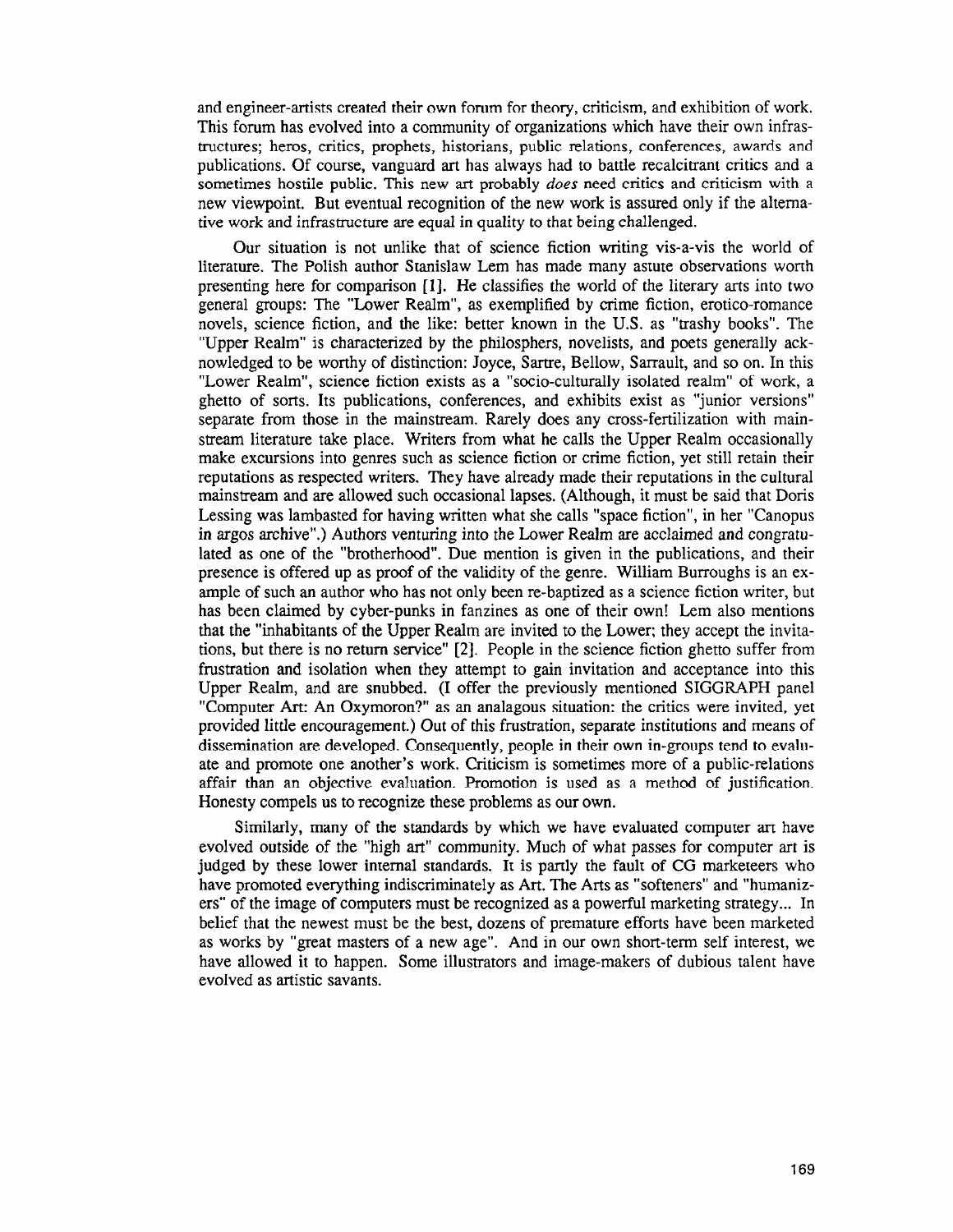This is a technology that seems to change overnight. Neither its inventors nor the critics of its uses are able to stop and reflect with much objectivity. Since artistic merit within our community is often linked with techniques and technical progress, work can become dated very quickly. Artists preface discussions of their work by informing us that "This is the first known use of ...", which is more appropriate to the marketing of the newest commercial product [3].

As a result of this early over-inflation of the value of computer art, seekers of authentic art were bound to be disappointed in having found only a few examples worth remembering. Instead of a new reality, they got the old one back, in pixels. In addition, it is now often difficult to filter out marginal work, because some of these practitioners have been long entrenched in the computer graphics establishment. One cannot fix the blame only on this establishment. Every year new artists join the cadre: often, instead of bringing in new ideas they merely rework old images with new techniques.

We need to extend beyond this isolated ghetto mentality, address broader issues, forge connections with the rest of the art world, and insist on higher standards.

### How Did You Do That?

Considering computer graphics' origins in engineering, and its affiliation with industry, it should be no surprise that much of its imagery has evolved from the concerns and tastes of those groups. Often computer imagery is the visual result of the process of problem solving. The desired result is sometimes realistic in a photographic sense, and its desired appearance is anticipated in advance. It can also function as scientific illustration, and as a method of distilling large data sets into a format that enables easier analysis. Mathematical forms nonexistent in our everyday Euclidean space can be constructed and explored. New modeling techniques and photorealistic rendering algorithms have been invented to simulate the appearance of objects and scenes in the real world. In this context, the question "How did you do it?" is perfectly valid, and perhaps a compliment to the skill of the programmer. "Is that a photograph, or is it computer generated?" is a question often asked in admiration.

Evidences of technical advances comprised a signifiant proportion of earlier computer art shows, with new improvements showing up every year. Many of these advancements manifested themselves in forms familiar to us from the world of special effects: monsters, shiny reptilian forms, psychedelically complex environments, horrifying versions of the human form. As in special effects meaningless display of technical wizardry can be used to cover up nonexistent content. Remember "Howard the Duck"? Cleverness, verisimilitude, and complexity, and visual double-entendre are criteria for evaluation. Yet, in the art world such criteria have traditionally been a secondary issue at best. Thus, work like Arcimboldi's allegories of the seasons, human faces cleverly composed of tiny fruits, vegetables, and other appropriate seasonal items, or Dali's painting of Lincoln's face alternating with a lady's backside as a function of viewing distance will never attain first-rank status, and remain gimmicky technical curiosities.

In our small community, stereotypical imagery is recycled and reworked so often that it evokes laughter from the audience as a kind of in-joke. Shiny spheres, checkerboards, fractals, and warped human faces show up everywhere, as technical benchmarks,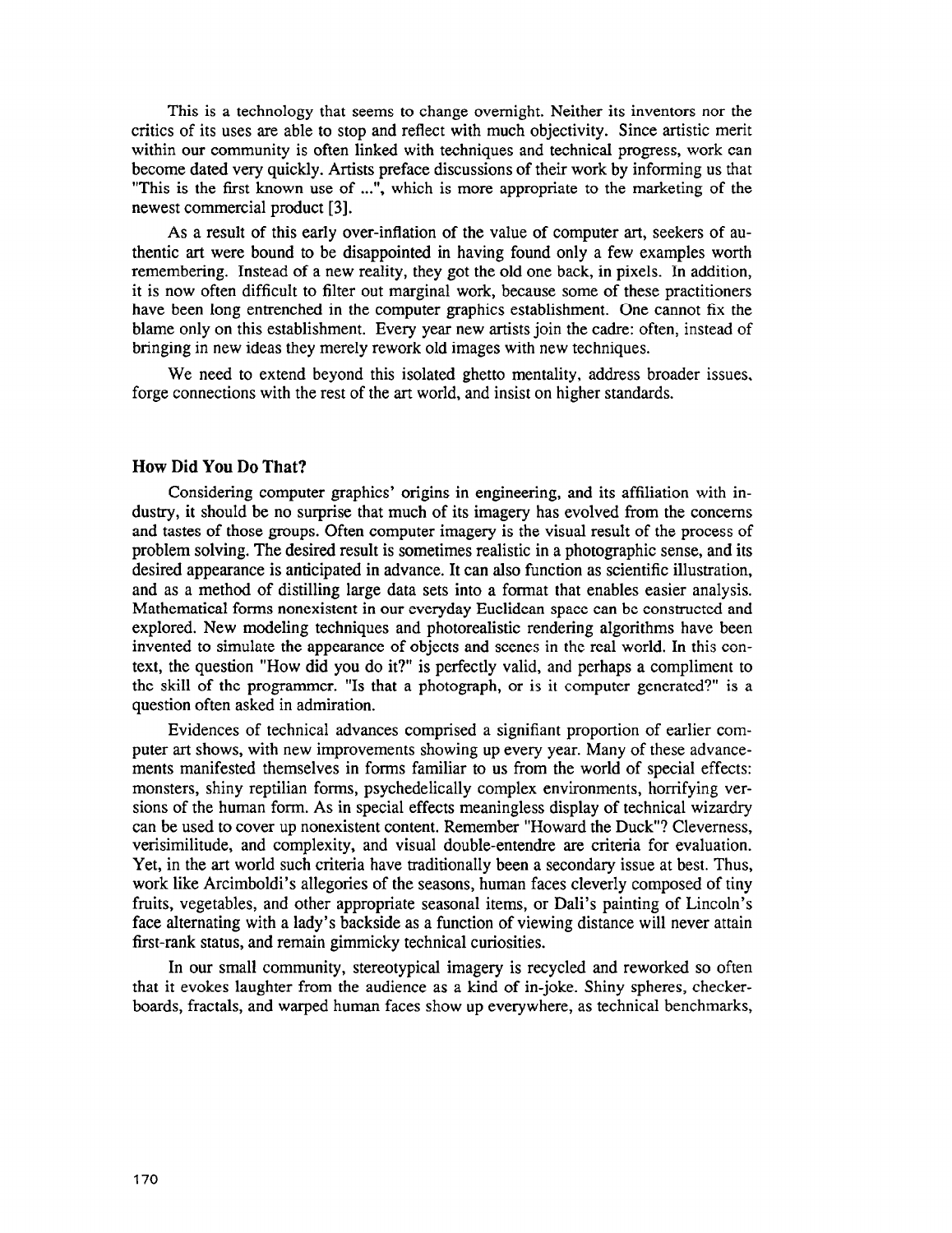as calendar pinups, as stars of animation. Worried by such inbred imagery, artists have pointed out these errors to the engineers. However, it is not easy to clearly explain the difference between Arcimboldi and Leonardo, and misunderstandings have occurred. Being more "artistic" can be construed as rerendering old masters instead of more dubious historical pictures! Demo animations without content can be fixed by adopting stereotypical animation storylines! Mathematics can be turned into sentimental, romantic landscapes! And the the marketing departments of computer and software companies are only too glad to offer it up to the public as art.

Another misunderstanding and manifestation of the "How did you do it?" syndrome is the codification and reproduction of the work of some well-known abstract artists through the use of rules and grammars. Even if one could analyze the underlying picture structure, a re-creation made with those rules will never equal the original: the intent and the lengthy thought processes aren't there, the hidden mistakes - the pentimento - won't exist, the sum of tiny decisions making up the whole will be absent. What is left is a poor anemic impostor. Why be so obsessed with copying? Take those rules and use them to generate original work! Invent your own grammars!

On the artists' side, the misunderstanding could be said to be mutual. Nowadays computer artists' work comprise the bulk of computer art shows, but where is the revolution? After ousting the engineers from the limelight, their successors don't always offer much additional vision, innovation, or integrity. Why do artists, too, mimic other art styles, and use tools in trivial ways? This is an old lament: A. Michael No11 wrote in 1970 that "The computer has only been used to copy aesthetic effects easily obtained with the use of conventional media... The user of computers in the arts has yet to produce anything approaching new aesthetic experiences" [4]. Digitized, manipulated, scaled, warped, repeated colorized photo collages abound, creating their own family of stereotype. When artists work with canned programs with limited sets of options, they are hard put to put their own stamp on the result. More often what we see is appropriated imagery, clip art, instant image libraries which can be permuted endlessly, and carelessly executed virtual brush strokes added for extra "art mark' effect. And with great speed. "Faster and denser" might be added to the marketing belief that "newest is best". Just because one can do something, fast, doesn't necessarily mean everything should be done, fast. And even though recycling may be politically correct, it may not be healthy in the world of ideas, Postmodernism notwithstanding. Here too, computer art has many of the shortcomings of the rest of the current art scene. Epigonism is an accepted norm. "...work inevitably smothers itself in a receding spiral of stylistic vampirism" [5]. Artists must act as better filters and selectors of the perpetual stream of visual media detritus.

Many images from mathematics and science are presented as art. Often artists will simply appropriate some of this imagery as their own, and run it through format and color changes. Just using good design techniques and color selections does not automatically transform it into art, however. This appropriation and piggybacking on other disciplines is a bit of a cheat. Of course, artists and designers *can* be valuable partners with scientists and engineers in the thoughtful and aesthetic presentation of information. This is especially true in the realm of design. But computer artists can't just copy science and pass it off as art. The ideas must be assimilated, understood, and then transformed, otherwise they run the risk of being a bad simulacrum of science. The flip side of "How did you do it?" could perhaps be "But they don't even know how to do it"!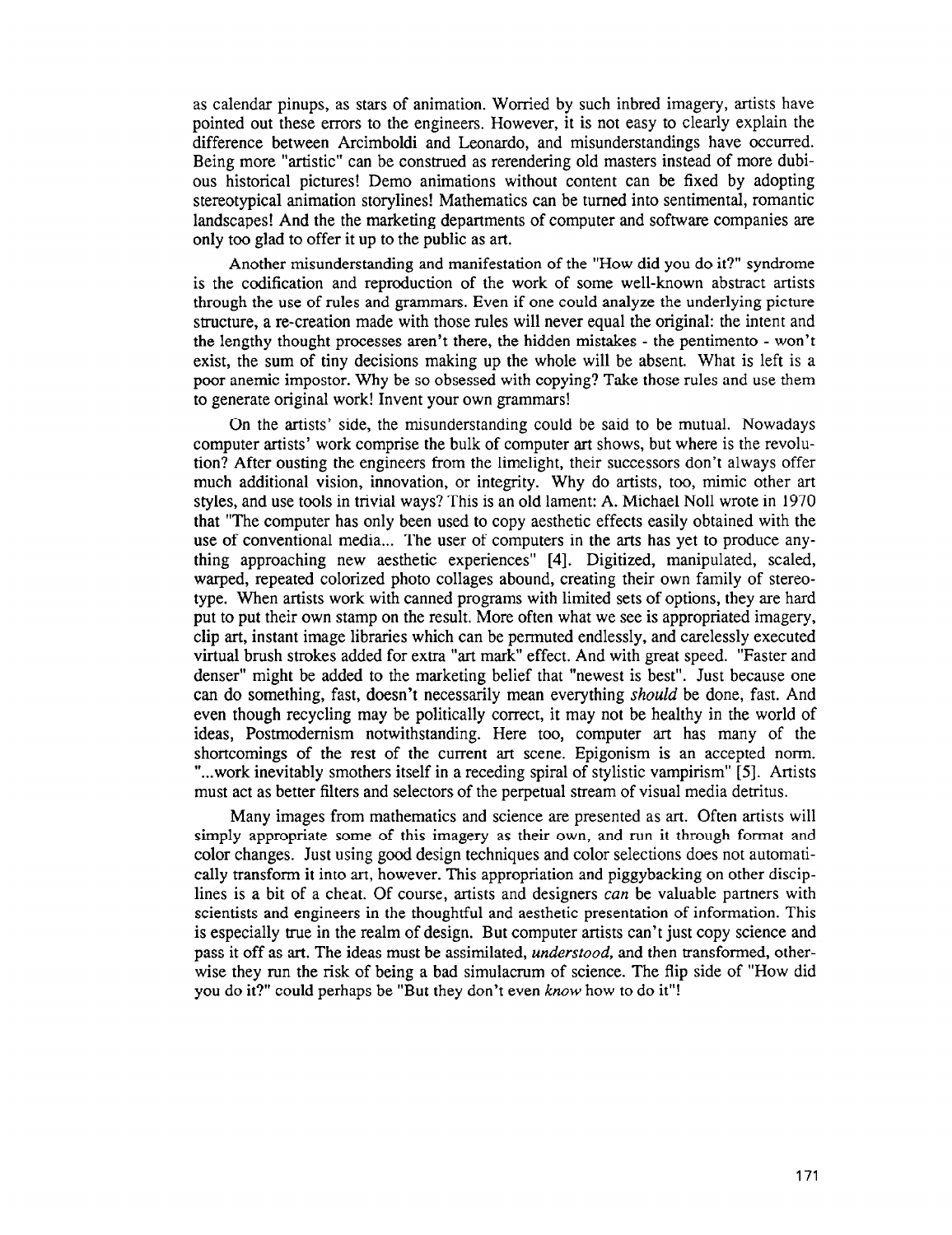Misuse occurs in both the realms of engineering and art -there are flawless yet woefully tasteless and content-free images made with the latest techniques. There are also images made by people with visual sensitivity and awareness of artistic issues, yet computer use has added nothing to the work except for the value of self-consciously embracing the new electronic age. Here we get the worst of both worlds: trivialized research and trivial art. The mutual lack of understanding between the groups is a problem that still needs addressing. Artists and engineers are not familiar enough with one another's milieu to know what is first-rate, and what is just a hack. The point is not to discourage one another, but to help and respect each other's knowledge by encouraging dialogue and experimentation.

Good work is possible, and has been done, with any kind of system, but most does not live up to the inflated claims for "radical difference" or "new ways of seeing", although it does has novelty value. A cautionary statement from seventeen years ago still hold true: "...[a] basic dichotomy is present: on the one hand, those composers and artists who are concerned only with the  $act$  of being involved with the technology; and on the other hand, those who use technological means to achieve an end more relevant to the world we live in. Much of the interest in the former tends to die out as the novelty wears off..." [6].

### So, What Is Interesting?

We all go on, nevertheless, in the belief that there is *something* in computer art that will become significant. A technology that is already so integrated into so many levels of work and daily life must have implications for the arts! The computer is probably the most complicated invention of mankind: so complex that no one person can truly comprehend all the interactions and states taking place within. Yet this certain *something* remains elusive. It is not just the fault of hostile art-world critics, over-eager marketeers, nerdy engineers, or primitive tools.

It may be instructive at this point to talk about work that has been acknowledged to be worthy. The names of certain artists are cited rather often: Robert Mallary, Harold Cohen, Manfred Mohr, Vera Molnar, Larry Cuba, and Myron Krueger. Looking at the work itself, one could hardly say that it is all alike. Yet there is a fundamental premise that is the same: all of the artists have devoted a great deal of time and effort to learn how to use computers. They have developed their own programs and methodologies. Yet they don't all require expensive systems. Harold Cohen has developed his own idiosyncratic expert system which encodes elements of his own personal style. Larry Cuba has used transformations and interpolations in combination with music to produce wonderful abstract studies in rhythm. Manfred Mohr's exploration of space structures using the computer's repetetive and spatial capabilities results in spare and elegant studies. Myron Krueger is developing a system to enable a playful human-machine dialogue. Vera Molnar has pursued the idea of transformation, and Robert Mallary has worked with visualizing and creating sculptural forms under computer control. It becomes clear that the software and resulting images or environments bear the stamp of their authors. Perhaps this is why canned programs for artists have their own look, which the artist is often fighting. By learning a programming language the artist at least has a chance supplying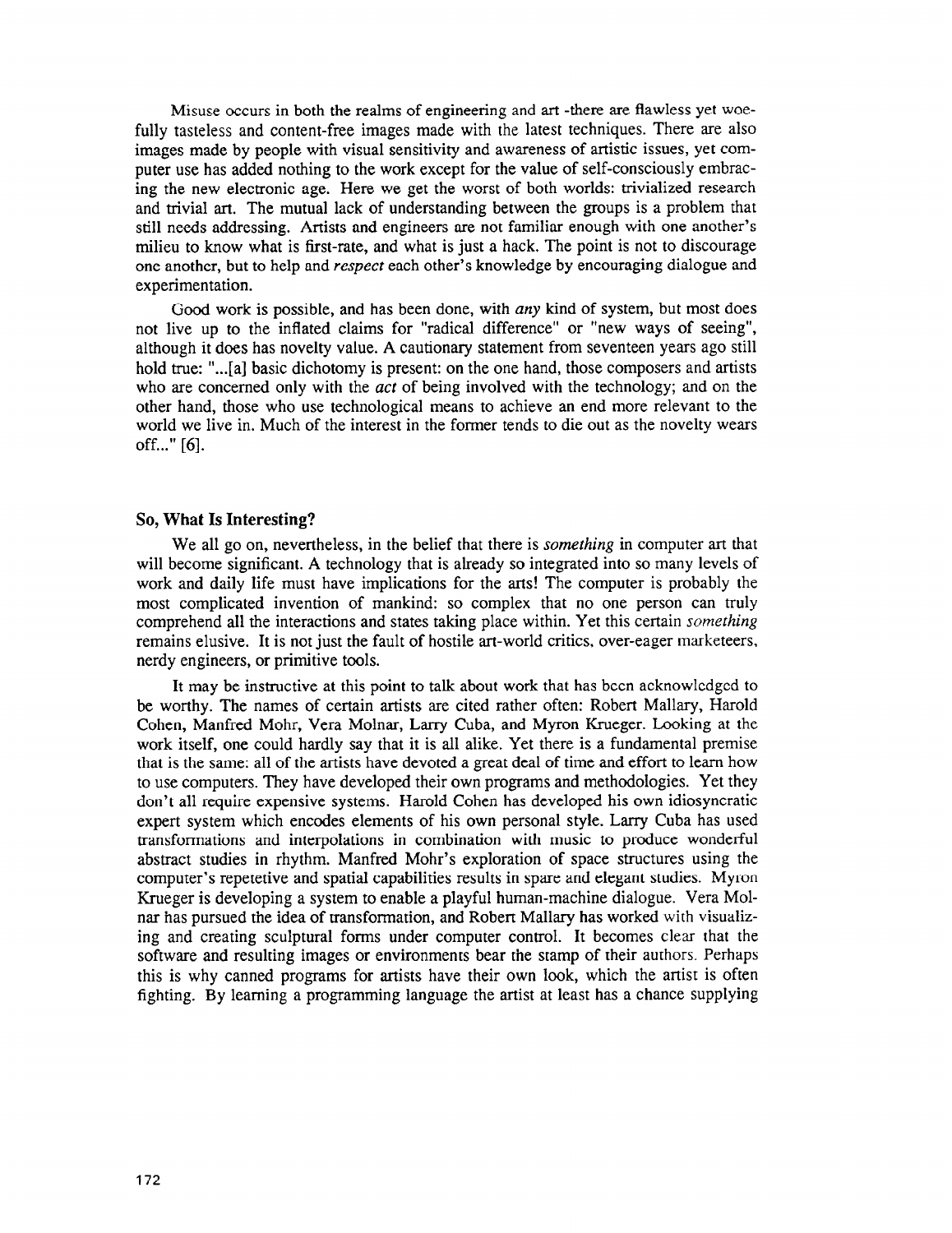the direction for his or her work, rather than following the trends of the marketplace. However, not many artists have taken the advice of the composer Dick Higgins who, in 1970, published "Computers for the Arts", a pamphlet suggesting that composers, poets, and artists should all learn a programming language as a means of access to computers. It seems a rather obvious step to take, in retrospect. Musicians, writers, and filmakers all know the languages of their respective arts. Computer artists need to be more aware of the concepts of computing, and then be free to ignore those that they find irrelevant.

No one solving programming problems reaches a solution in the same way. (This is apparent to anyone who tries to modify someone else's code!) The artist is not constrained to one "correct" methodolgy or result. But learning the language is not necessarily easy. This is admittedly the harder road to travel. Anyone who is familiar with computers can give testimony as to how time consuming it is. Setting up one's work environment, the "getting ready to do some *real* work" syndrome is a real problem. But work does not have to look as "perfect" as that on television: if that is one's goal, perhaps one would be better off using the amazing systems already developed for that purpose,

Concepts that have origins in the world of computing offer many ideas and influences to consider: the modeling of complex behaviors, modularity, languages, selfsimlarity, branching structures, procedural modeling, cellular automata and artificial life, expert systems and the promise of eventual AI. The social consequences are worth noting too. Consider the absolute obsession with technique, and the danger of becoming absorbed in computers to the exclusion of the "real world". Do we create these system so that we can be the gods of our own little universes? Consider the distance an artist puts between idea and execution. It is a torturous and circuitous route, this maze of instructions, hardware and code used to produce images. Why do we do it?

The idea of interactivity is often cited as one of the important concepts to evolve from the technology. It raises multiple issues in itself. In interactive systems, is the creator an artist, a programmer, an inventor, a dungeon master, collaborator? Is the participant an artist, a selector of limited options, or someone just having a good time? Do interactive systems show any real options for the participant, other than those already programmed in by the system's designer? Is being a participant rather like being the kid who was given a coloring book to fill in, in his own style, the lines which someone else has drawn?

The idea of a free-flowing dialogue between human and machine is still mostly at the stage of a "call-and-response", yet some environments like Myron Krueger's "Videoplace" are becoming more conversational. The everyday network communications mechanisms already in place that allow exchange of information all over the world are more flexible at this point, and are actually quite amazing. Networks, news groups, and email allow information flow alI over the world between people who will never see each other. The technology is in the background, there is no conscious "art" to it, it just enables a channel whose content is constantly ebbing and flowing dependant upon the people involved. This "global community" of people hold ongoing conversations, send programs and data, as well as play. Network games are played amongst widely distributed people who are able to control the direction and activity of the game as it is being played. Additional bandwidth will undoubtedly allow for the flow of images and sound. New artist's networks have already been started and seem to be promising too.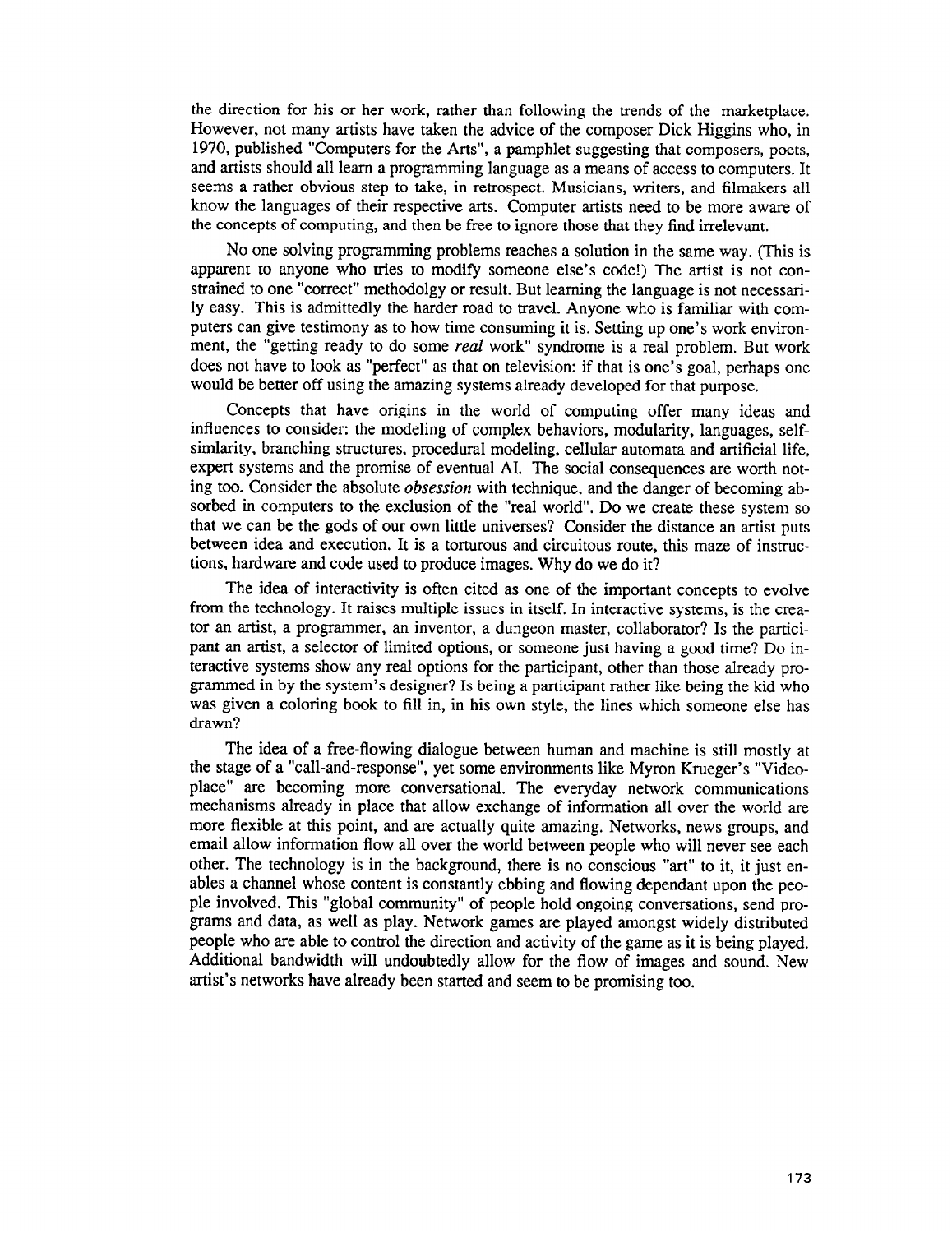We have embraced the technology and many of its concepts, yet seldom manage to push ideas far enough. It seems obvious that the problem is not with how much the system costs, or whether it can do ray-tracing or not. The problem is in whether the artist is able to direct his work and ideas as he or she sees fit, while dicovering the real possiblities and issues in the technology.

#### Conclusion

When will the cultural world at large become more interested in work generated by using computers? It will when computer art breaks out of its ghetto. It will when the promoters stop calling any image generated by a computer for whatever reason "Art". It will when we are more informed about different aspects of computing, algorithms, mathematics, visualization, and interactivity and how these ideas can affect our culture, instead of blindly appropriating them and passing them off, untransformed, as art. It will when we begin to learn more about our tools and the standards and issues of the mainstream. I am not implying that computer art should adopt the forms, ideas, and styles, of mainstream art- that would be denying its uniqueness. I refer, rather, to having an awareness, and a comparable high set of standards for discussing work.

Computer Art needs criticism that is fair, objective, and uncompromising. The trash and the noise must be filtered out. This means that the artists must stop depending on and listening to the apologists and promoters. Inflated marketing terminolgy won't provide any true understanding or direction for computer art. Instead of relentless public relations partying at conferences, let us instigate serious artistic and culturaI dialogues, and engage in genuine self-reflection. "Nothing kills a legitimate movement faster than the failure to develop a principle of rigorous internal self-criticism" [7].

Some mainstream critics take computer art about as seriously as "spin art", and keep wishing it would die a similar natural death. Perhaps it will be noted as an historical curiosity, like Scriabin's "color keyboards", or the allegorical paintings of Guiseppe Arcimboldi. But, I believe that rather than abating like trendy fads usually do, computer art is increasing: these art-world critics should be at least wondering about the significance of its persistence. Criticism from the realm of computer art may assume more significance. This new generation may supplant members of established critical set, but let this new group also be committed to ideas and quality. Working with computers is difficult--and time consuming. It implies a long term commitment, a desire to learn the tools well, and leaving the expectation of instant art behind.